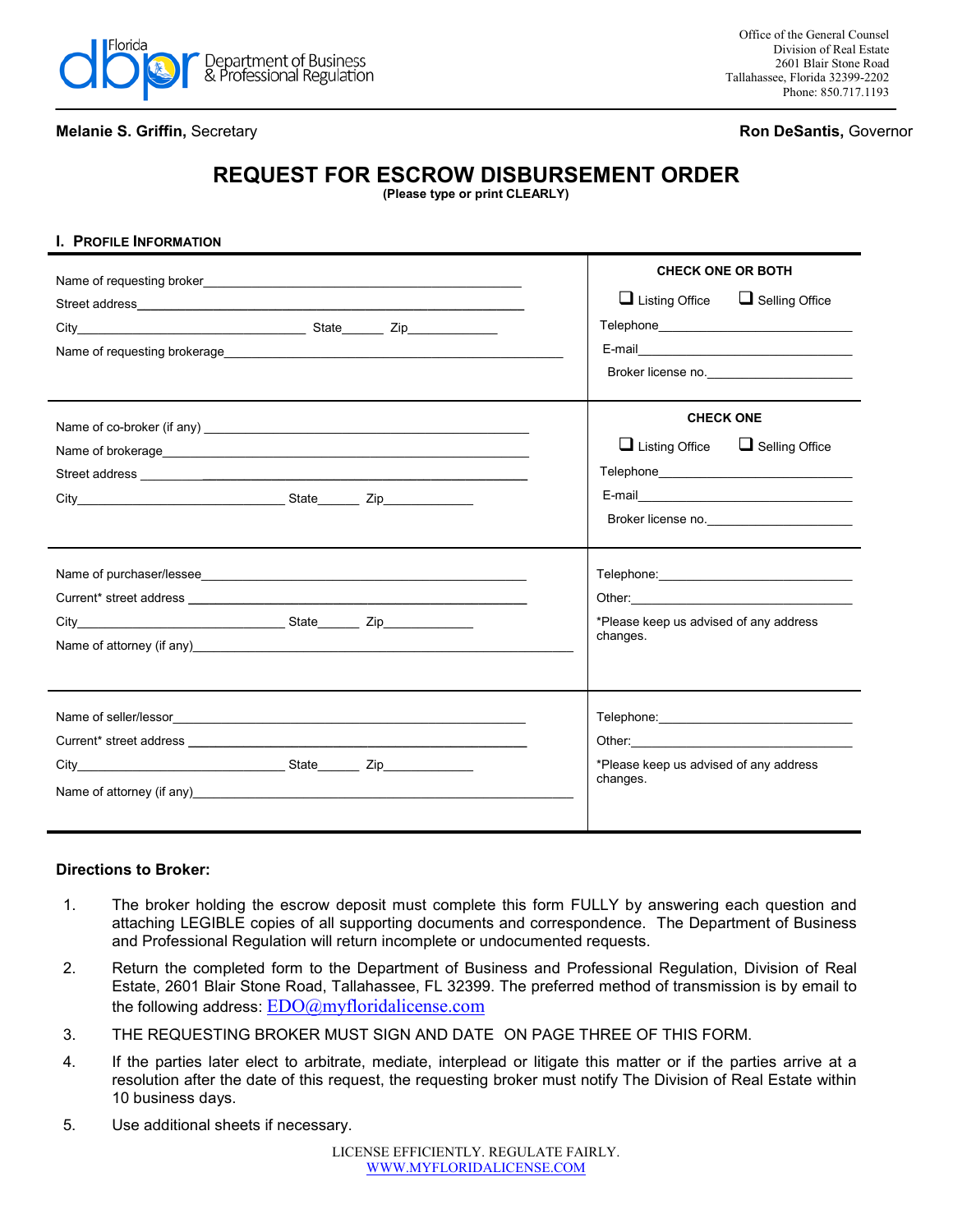| II. Funds and Financing                                                                                                                                                                                                                                              |                                                    |  |  |  |  |
|----------------------------------------------------------------------------------------------------------------------------------------------------------------------------------------------------------------------------------------------------------------------|----------------------------------------------------|--|--|--|--|
| A. Amount of funds held by broker \$                                                                                                                                                                                                                                 | B. Total purchase price/lease price \$             |  |  |  |  |
| $\Box$ Listing office<br>$\Box$ Selling office<br>C. Funds are held in:<br>trust account<br>trust account                                                                                                                                                            | $\Box$ Other<br>(please explain in detail below)   |  |  |  |  |
| D. Have purchaser/lessee and seller/lessee executed a sales contract or other agreement? If Yes, attach a complete, legible copy of the<br>executed contract or agreement with addenda/riders.<br>$\Box$ Yes $\Box$ No $\Box$ Other (Please explain in detail below) |                                                    |  |  |  |  |
| Effective date of contract or agreement:                                                                                                                                                                                                                             | Date(s) Deposit(s) made to broker's trust account: |  |  |  |  |
| Inspection deadline:                                                                                                                                                                                                                                                 | Deposit deadline (s):                              |  |  |  |  |
| Financing commitment deadline:                                                                                                                                                                                                                                       | Any other non-standard contingency deadline(s):    |  |  |  |  |
| $\Box$ No<br>$\Box$ Yes<br>E. If mortgage financing is involved, did purchaser make application for financing?<br>If Yes, provide the information requested below:                                                                                                   |                                                    |  |  |  |  |
| $\Box$ Approved<br>$\Box$ Denied<br>Applications was:<br>Date:                                                                                                                                                                                                       |                                                    |  |  |  |  |
| Reasons for denial and subsequent financial history:<br>(attach lender's statement of denial if available)                                                                                                                                                           |                                                    |  |  |  |  |